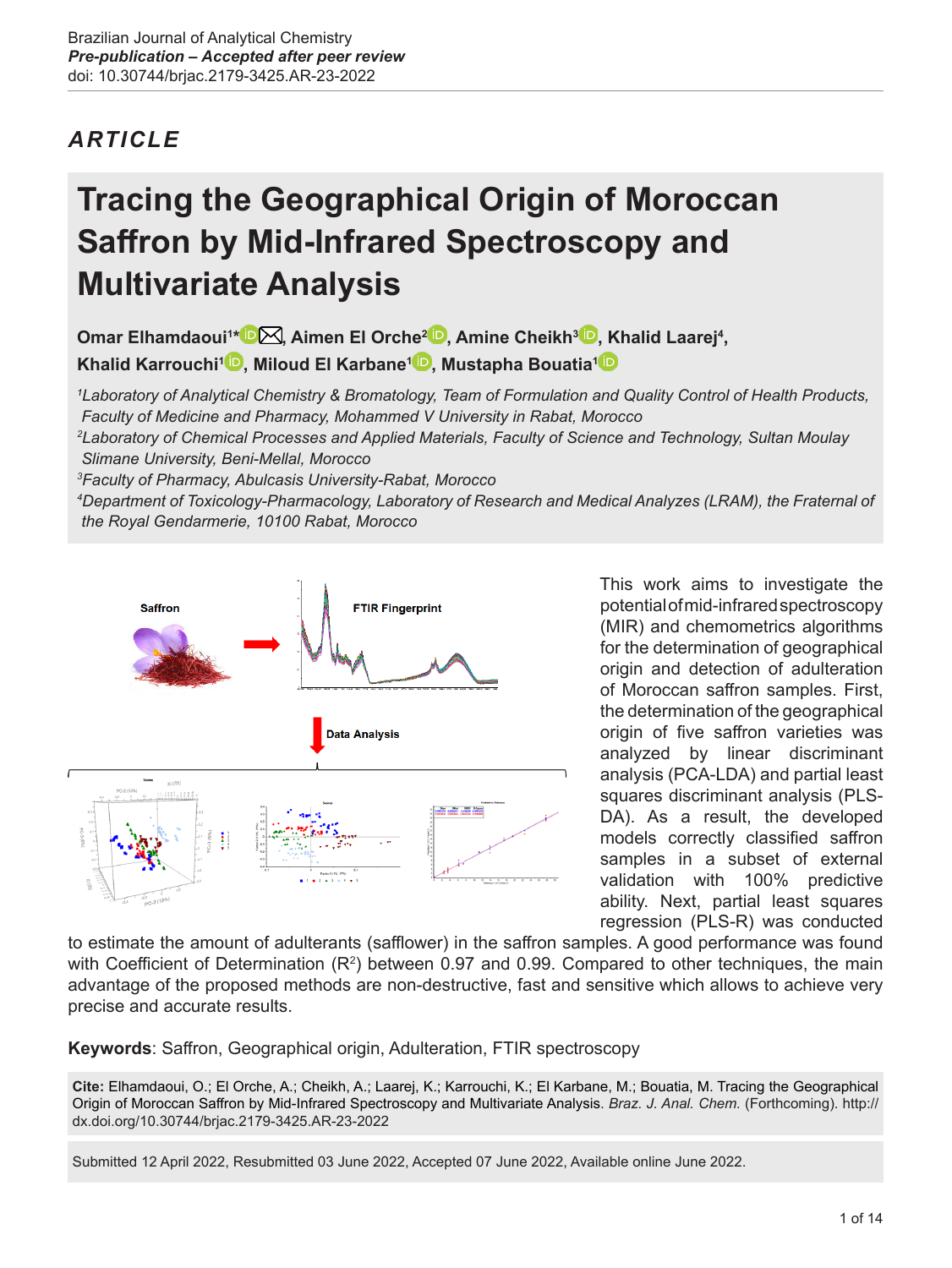#### **INTRODUCTION**

Saffron is the red dried stigma with attached yellowish style of *Crocus sativus* L., family Iridaceae (ISO 3632-1. 2011),1 and is regarded as one of the most extensively used and expensive spices, as 1 kg of saffron is obtained from about 150 000 flowers, which requires a lot of time and laborious handling and processing.2 The quality of the spice depends mainly on many factors such as geographical origin and varietal, which also has an important influence on its price.<sup>3</sup>

Saffron is only available in a minority of countries and in limited quantities due to the particular growing conditions of saffron (climate, latitude and longitude), hence its name of red gold.<sup>4</sup> Saffron has been cultivated in Morocco for centuries in the Taliouine area (Taroudant province), and more recently in the Tazenakht area (Ouarzazate province) and in other areas in Azilal. But the saffron of Taliouine is highly reputed at national and international level. It constitutes one of the main supports of the economy of the region.

In response to growing food safety concerns, food authenticity and traceability are becoming a vital issue and a major challenge for consumers and regulatory authorities. Foods with high nutritional and economic value are particularly important for food authenticity. The search for a fast and reliable method of food authentication has therefore become an important need of the food industry.<sup>5</sup> For this reason, food scientists assist this type of research by developing analytical techniques to improve the ability to identify the geographical origin of foods and to detect their adulteration.

Producers and consumers are nowadays increasingly interested in high-quality food products with a clear geographical origin. Therefore, several methods are employed to assess the authenticity and geographical origin of saffron, such as spectroscopic techniques including ultraviolet-visible,<sup>6</sup> mid infrared (MIR),<sup>7,8</sup> nuclear magnetic resonance,<sup>9</sup> and chromatographic techniques such as high and ultra-highperformance liquid chromatography,10,11 head-space-gas-chromatography,12 gas chromatography-mass spectrometry and high-performance thin-layer chromatography<sup>13,14</sup> have been applied to ensure the quality control of saffron according to its chemical main components.

Each of the above analytical tools poses its own problems, such as they are costly, usually destructive, demand a high level of skill in technical knowledge of data interpretation, use of solvents and therefore require considerable time. Alternatively, FTIR spectroscopy is a non-destructive, rapid and sensitive tool involving minimal sample preparation.15 When coupled with multivariate calibrations, FTIR spectroscopy can be utilized as a strong tool for geographic origin determination and adulterant detection in saffron. Currently, coupling FTIR spectroscopy with the user-friendly sampling of attenuated total reflectance (ATR) is a novel technology for saffron analysis due to its potential as a "fingerprinting technique" for quantitative or qualitative analysis. Food analysis using FTIR spectroscopy also can be regarded as "green analytical chemistry" since this technique minimizes the use of chemical reagents that are harmful to human health and the environment.<sup>16,17,18</sup>

The aim of the present work is to develop a rapid analytical approach based on the combination of MIR spectroscopy with multivariate analysis methods enabling to classify and predict Moroccan saffron according to their geographical origin and also, to detect and determine quickly saffron adulteration at levels of practical interest. The construction of a database by this technique constitutes a real novelty presenting considerable advantages in terms of rapidity and simplicity for the monitoring of the quality of Moroccan saffron.

# **MATERIALS AND METHODS**

#### *Sample preparation*

A total of 230 saffron samples from five different regions of Morocco (Table I) were collected directly from farmers, guaranteeing their origin and the absence of fraud. All samples were purchased in the 2021 harvest season, packaged in boxes directly after harvest, and stored at room temperature. The samples were then transferred to the laboratory, where the analysis was performed at room temperature (25 °C, 60% relative humidity).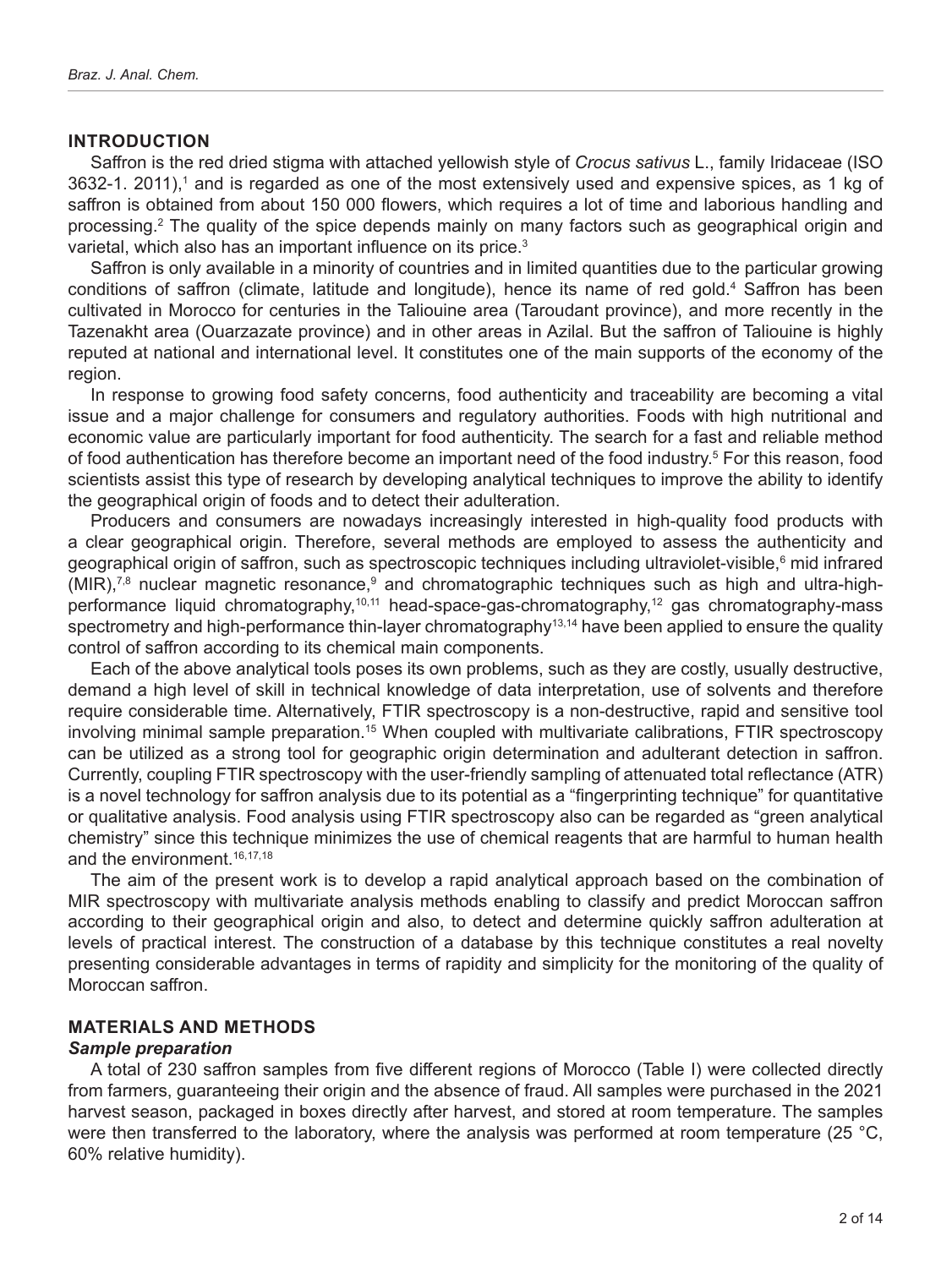| Code | <b>Number of samples</b> | Origin                          | Altitude (m) | Price (€/g) |
|------|--------------------------|---------------------------------|--------------|-------------|
|      | 39                       | AIT-MAZIGH (Azilal province)    | 1100 - 1300  | 3           |
| 2    | 33                       | AIT-OUMDIS (Azilal province)    | 1100 - 1300  | 3           |
| 3    | 38                       | ATRGI (Azilal province)         | 1100 - 1300  | 3           |
| 4    | 37                       | TALIOUINE (Taroudant province)  | 1900 - 2200  | 5           |
| 5    | 33                       | TAZENAKHT (Ouarzazate province) | 1450 - 1650  | 4           |

**Table I.** Geographic origin and number of Moroccan saffron samples employed in this work

Safflower (*Carthamus tinctorius* L) was used as an adulterant of saffron powder due to its similar physical properties, low price, and lack of significant effects on human health.

The totality of samples (saffron and adulterants) was ground into a powder with an agate mortar, then stored in a dark room equipped with a dehumidifier to prevent humidity and ambient light.

To establish the geographical origin of five varieties of saffron, the calibration model was built with a set of 180 samples, and then validated by external validation with new 10 samples of each variety (new set of tests not used in the calibration of the models).

For the assessment of adulteration, a series of 43 samples was prepared by mixing authentic saffron (Taliouine origin) with adulterating safflower at different levels w/w (2.5% to 30%).

% Adulteration =  $\frac{\text{mass of add }t}{\text{total mass of sample}} * 100$ 

## *Spectral Acquisition*

For each MIR analysis, spectra were registered on a single reflection diamond ATR (JASCO FTIR 460 PLUS (Pike Technologies, Madison, USA)), by placing the saffron powder sample directly on the ATR cell (diamond crystal). A quantity of powder equivalent to one milligram provides good spectra, recorded from 4000 to 600 cm-1, by taking a total of 60 scans with a spectral resolution of 4 cm-1. After each measurement, the crystalline surface was washed with isopropanol solution and dried with a soft paper. The treatment of the obtained spectra was carried out with the software (Spectra manager) in order to eliminate the effect of moisture (at 3756 cm-1, 3652 cm-1, and 1595 cm-1) and to eliminate the effect of carbon dioxide in three bands (at 2349 cm<sup>-1</sup>, 1388 cm<sup>-1</sup>, and 667 cm<sup>-1</sup>).

## *Data Analysis*

Multivariate statistics of the MIR spectra were performed using Unscrambler X, v10.4 (CAMO Software AS, Oslo, Norway, 2016). An exploratory analysis of the data is usually performed as the first step. For this purpose, PCA is generally used as a common unsupervised recognition method, to visualize the data to search for inconsistencies and aberrant values before performing regression techniques.<sup>19</sup>

The geographical origin of saffron was traced in this study by using two algorithms, linear discriminant analysis (LDA) and partial least squares discriminant analysis (PLS-DA).

LDA is a technique for supervised classification that builds on linear discriminant functions, maximizing the inter-class variance ratio and minimizing the intra-class variance ratio. It analyzes the different variables associated with a particular object and affects the object to a class or group according to the differences and similarities between the variables.<sup>20</sup>

PLS-DA is a linear classification technique that integrates the properties of PLS regression and the discrimination capability of a classification approach. PLS-DA is based on the PLS regression algorithm (PLS1 when dealing with a single dependent Y variable and PLS2 when dealing with several dependent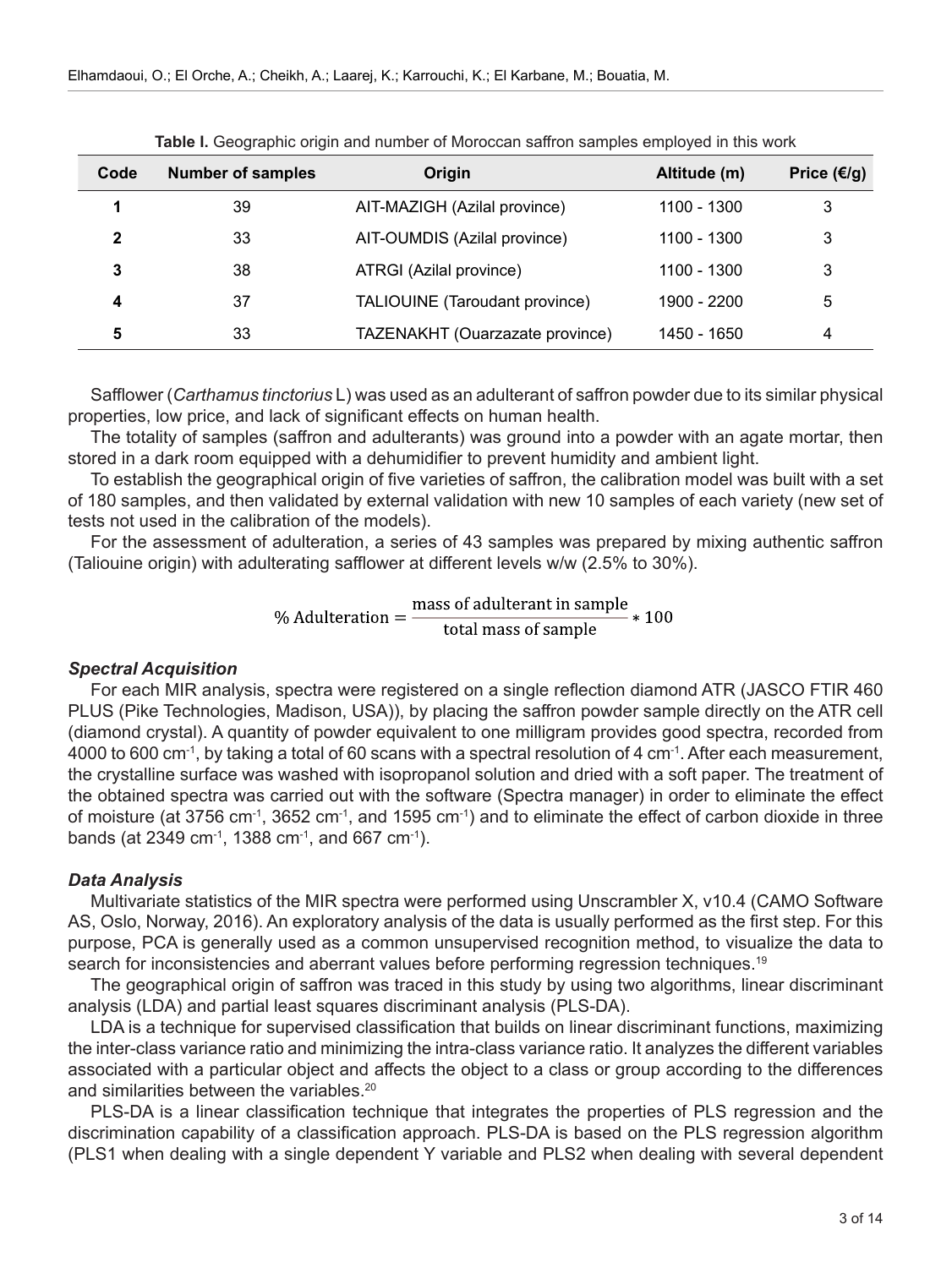Y variables); this algorithm looks for latent variables with maximum covariance with the Y variables.<sup>21</sup> The main advantage of PLS-DA is that the pertinent sources of data variability are modeled by the latent variables (LVs), representing the linear combinations of the original variables, and as a result it allows visualization and understanding of the different data patterns and linkages via the LV scores and loadings. The optimal number of LVs is commonly identified by using a cross-validation method to minimize the classification error.22,23

The predictive quality of the LDA and PLS-DA model was evaluated by determining the performance inductors, including the sensitivity (number of real positive cases successfully identified), specificity (number of real negative cases successfully identified), the accuracy (proportion of correctly identified cases as true positives (TP) and true negatives (TN)), the precision (number of true positives among all individuals that were predicted to be positive) and the correct classification rate (CCR) which is considered as the overall accuracy.<sup>24,25</sup>

Sensitivity(
$$
\%
$$
) =  $\frac{TP}{TP + FN}$  \* 100  
\n
$$
Specificity(\%) = \frac{TN}{TN + FP}
$$
 \* 100  
\n
$$
Accuracy(\%) = 1 - \frac{FP + FN}{TP + TN + FP + FN}
$$
 \* 100  
\n
$$
CCR(\%) = \frac{TP + TN}{TP + TN + FP + FN}
$$
 \* 100  
\n
$$
CCR(\%) = \frac{TP + TN}{TP + TN + FP + FN}
$$
 \* 100

For quantitative analysis partial least squares regression (PLS-R) was applied to build a calibration model able to predict saffron adulteration, it is recognized as a standard technique for calibration and prediction using the relationship between X and Y matrices. It is widely employed in fluorescence, Raman and infrared spectroscopy for the prediction and quantification of some chemical parameters in agrifood.26,27,28

To examine the predictive ability of these models, we considered the Coefficient of Determination (R<sup>2</sup>), root mean square error of calibration (RMSEC) and root mean square error of cross-validation (RMSECV). The RMSEC, RMSECV values of a strong model must be low and the R $^{\rm 2}$  should be high. $^{29}$ 

$$
RMSEC = \sqrt{\frac{\sum (Yi - \hat{Y}i)^2}{A - 1}}
$$

$$
RMSEC = \sqrt{\frac{\sum (Yi - \hat{Y}i)^2}{B - 1}}
$$

$$
R^2 = 1 - \frac{RSS}{TSS}
$$

Where:

- Yi and Ŷi indicate the actual and predicted values, while A and B indicate the number of samples used in the calibration and cross-validation datasets.
- RSS represents the residual sum of squares and TSS represents the total sum of squares.

# **RESULTS AND DISCUSSION**

# *Spectra Analysis*

The MIR spectra of all samples were similar by visual inspection and presented the same profile over the full wavelength range (Figure 1), indicating that there are no significant qualitative differences between the saffron samples. All spectra show common absorption bands as illustrated in Table II. In the spectra, however, small differences are observed between 1800 and 700 cm<sup>-1</sup> in the relative absorbance intensities of the different cultivars. These minor differences in relative intensity values were exploited in the classification for the determination of the geographical origin of saffron, as discussed below. $^{\rm 30,31,7}$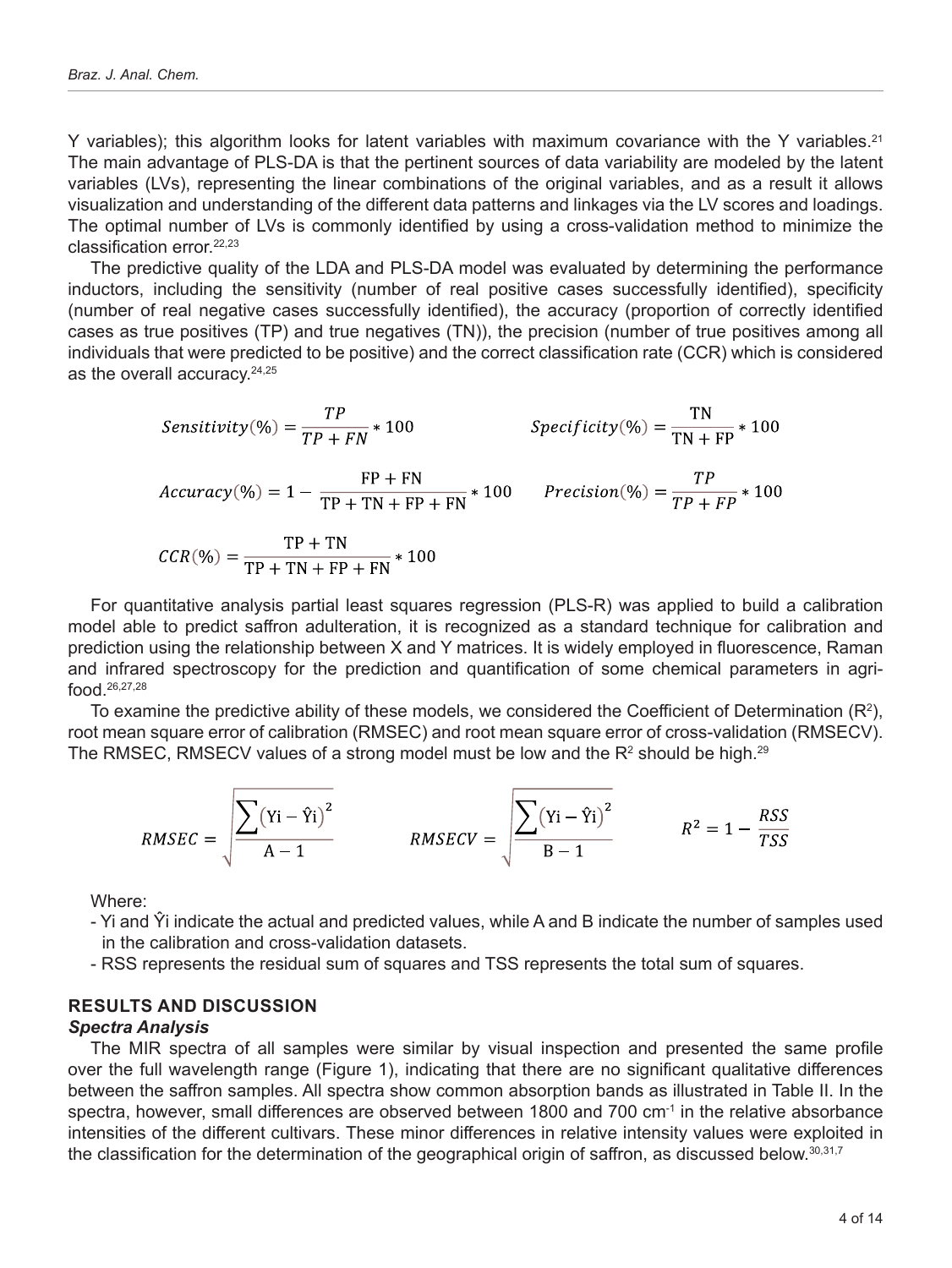

**Figure 1.** Attenuated total reflectance-Fourier transform infrared spectroscopy (ATR-FTIR) raw spectra of five Moroccan varieties of saffron samples.

The multivariate analysis method is nowadays an essential chemometric tool to analyze data coming from many observations performed on numerous variables.<sup>32</sup> The main objective of classification is to find a mathematical relationship between a set of descriptive variables (such as physico-chemical characteristics, spectral measurements, etc.) and a qualitative variable (sample categories). In this study, two classification approaches such as LDA and PLS-DA were employed to construct classification models of saffron origin.

| <b>Location of wave</b><br>numbers $(cm-1)$ | <b>Vibrations</b>                           | <b>Band assignment of functional</b><br>group/component                    |
|---------------------------------------------|---------------------------------------------|----------------------------------------------------------------------------|
| 3400 (Broad)                                | O-H stretch                                 | Hydroxy group                                                              |
| 2900 and 3000                               | C-H asymmetric and symmetric<br>stretching  | Aliphatic methylene group                                                  |
| 1800 - 1500                                 | $C = O$ stretch                             | crocetin / aminoacids                                                      |
| 1645                                        | $C = C$ and $C = O$ stretch                 | Picrocrocin / amide I                                                      |
| 600 - 1500 (fingerprint<br>region)          | –CH2–. CH3–. –OH. C–C. C–O.<br>C-O-C groups | glycosidic linkages of oligo and<br>polysaccharides or in triacylglycerols |

**Table II.** FTIR wavenumber regions of saffron varieties, correlated with the mode of vibration for specific functional groups, considered as predictor variables for statistical data processing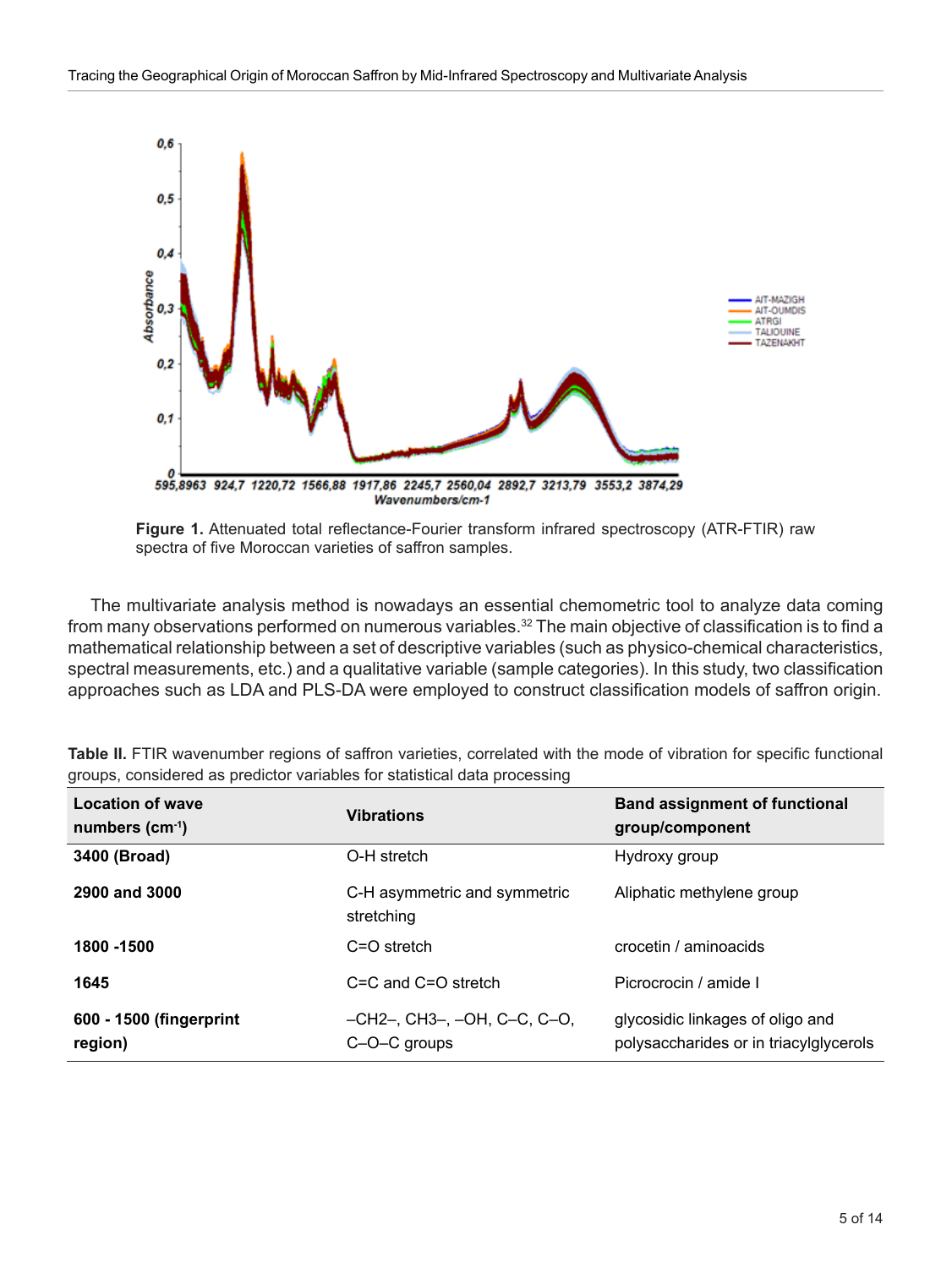# *Geographical origin discrimination*

# *Principal component analysis*

Principal component analysis (PCA) was applied to the MIR spectral results to investigate the structure of the saffron data and also to study the similarity between individuals. The PCA shows that the first three principal components represent 93% of the total variability of the data, the observation of the score plot Figure 2 shows the presence of clusters of saffron samples according to their geographical origin, we can distinguish the presence of five groups indicating that the samples belonging to each of the five groups had similar FT-MIR properties.



**Figure 2.** Score plot of the PCA model with three principal components (PC1-PC2-PC3) for the saffron MIR data. The first three PCs can explain more than 90% of the variation.

# *Linear discriminant analysis (LDA)*

The linear discriminant analysis was applied to the MIR spectra of saffron samples, previously processed by principal component analysis (PCA). LDA was applied on the first 10 principal components obtained by PCA. The application of this method shows good discrimination between the 5 groups of saffron coming from different regions of Morocco (Figure 3). This plot shows that groups 1, 2, and 3 are close to each other while groups 4 and 5 are far away, this remark is explained by the distance that separates these regions, the more the distance is great more inter-group variability is high the more the groups are well separated in the discrimination plot obtained by LDA and vice versa.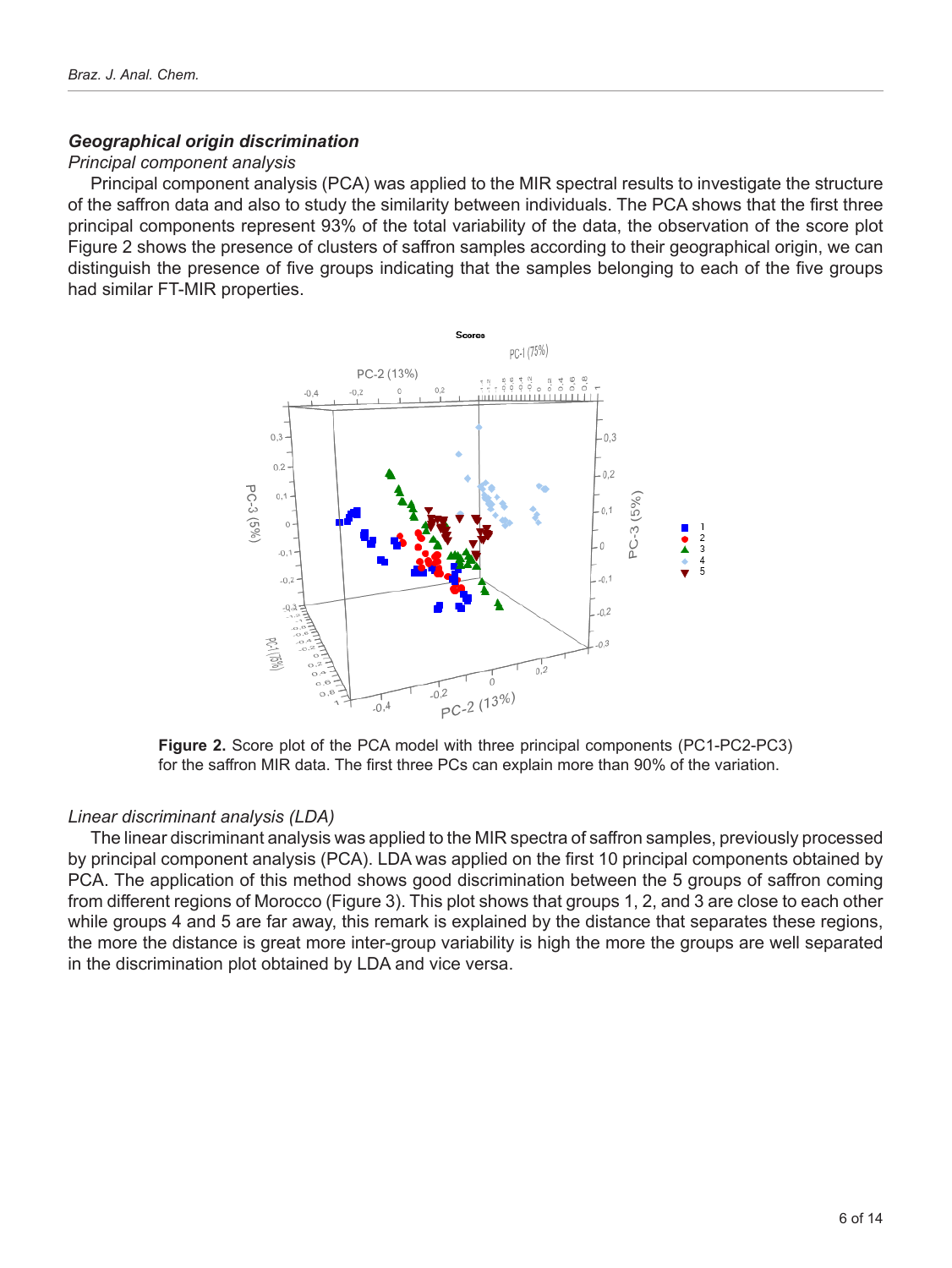

**Figure 3.** LDA scores plot in the analysis of the FTIR spectra of saffron samples. A strong discrimination of five varieties is displayed by an accuracy of 100%.

The use of the LDA method demonstrates successful results for the classification of different saffron samples according to their geographical origin using MIR spectral data, this discrimination capacity is summarized in Table III in which it can be observed that this model is able to classify the five saffron groups with specificity, sensitivity, and CCR of 100%.

| <b>LDA model (calibration)</b> |   |              |                                                                |               |             |              |                    |                  |                    |                 |            |
|--------------------------------|---|--------------|----------------------------------------------------------------|---------------|-------------|--------------|--------------------|------------------|--------------------|-----------------|------------|
| <b>Confusion matrix</b>        |   |              |                                                                | <b>Actual</b> |             |              | <b>Sensitivity</b> | <b>Precision</b> | <b>Specificity</b> | <b>Accuracy</b> | <b>CCR</b> |
|                                |   | $\mathbf{1}$ | $(\% )$<br>$\overline{2}$<br>5<br>3<br>$\overline{\mathbf{4}}$ |               | $(\%)$      | $(\%)$       | $(\%)$             | $(\%)$           |                    |                 |            |
|                                | 1 | 39           | $\mathbf 0$                                                    | 0             | 0           | 0            | 100                | 100              | 100                | 100             | 100        |
|                                | 2 | 0            | 33                                                             | 0             | 0           | 0            | 100                | 100              | 100                | 100             | 100        |
| <b>Predicted</b>               | 3 | $\mathbf 0$  | $\mathbf 0$                                                    | 39            | $\mathbf 0$ | 0            | 100                | 100              | 100                | 100             | 100        |
|                                | 4 | $\mathbf 0$  | $\mathbf 0$                                                    | 0             | 37          | $\mathbf{0}$ | 100                | 100              | 100                | 100             | 100        |
|                                | 5 | 0            | $\mathbf 0$                                                    | 0             | 0           | 33           | 100                | 100              | 100                | 100             | 100        |

**Table III.** LDA confusion matrix on the test saffron data set, including the calculation of the calibration performance (sensitivity, precision, specificity, accuracy and CCR)

These results reveal that the developed model successfully classify the five groups of saffron according to their geographical origin with an accuracy of 100%. Authentications were based on various discriminant variables including crocins, picrocrocin, triacylglycerols, oligo, and polysaccharides.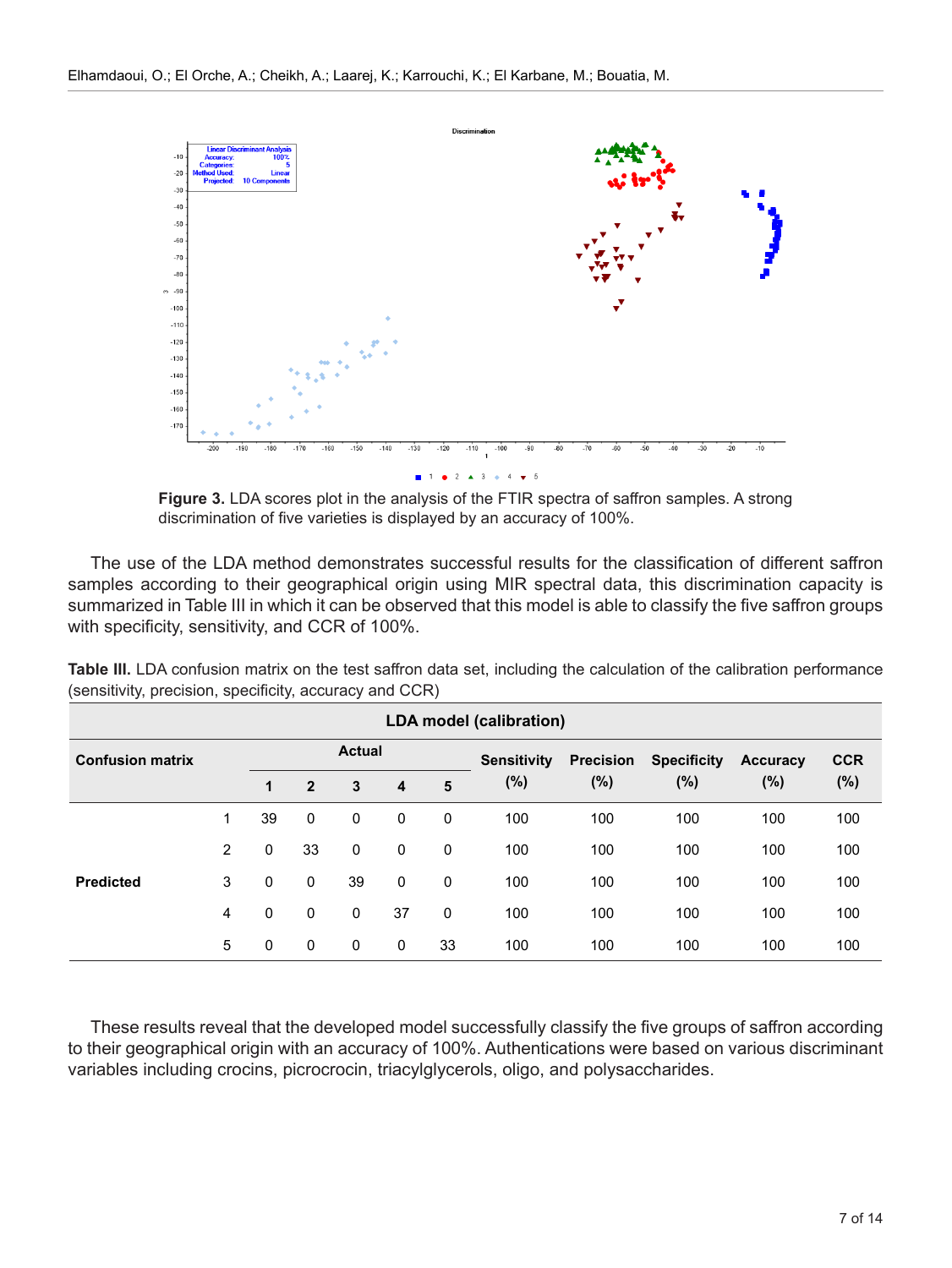# *Partial Least Square-Discriminate Analysis (PLS-DA)*

The PLS-DA model was built considering the FTIR spectra as X variables, while the Y variables were associated with the five different saffron classes (one different Y variable for each group's class, with 1 or 0 depending on whether it belongs or not to the considered data group).

The use of the PLS-DA method (on the first 10 principal components) shows a high capacity for the classification of the saffron groups according to their geographical origin as shown in Figure 4 in which we observe clear and perfect discrimination between the saffron groups following the PC2-PC5 score plot.



**Figure 4.** 2D scores plot of PLS-DA in the analysis of the FTIR spectra of saffron samples. Group 1, 4 and 5 are well separated while group 2 and 3 are not far apart on the figure.

This discrimination ability is represented by the high value of the sensitivity, specifcity, and accuracy which reach 100%, indicating that all samples are correctly assigned to their classe (Table IV).

| <b>PLS-DA model (calibration)</b> |   |    |                |               |             |    |                              |                            |                              |                           |                      |
|-----------------------------------|---|----|----------------|---------------|-------------|----|------------------------------|----------------------------|------------------------------|---------------------------|----------------------|
|                                   |   |    |                | <b>Actual</b> |             |    | <b>Sensitivity</b><br>$(\%)$ | <b>Precision</b><br>$(\%)$ | <b>Specificity</b><br>$(\%)$ | <b>Accuracy</b><br>$(\%)$ | <b>CCR</b><br>$(\%)$ |
| <b>Confusion matrix</b>           |   | 1  | $\overline{2}$ | 3             | 4           | 5  |                              |                            |                              |                           |                      |
|                                   | 1 | 39 | $\mathbf{0}$   | 0             | 0           | 0  | 100                          | 100                        | 100                          | 100                       | 100                  |
|                                   | 2 | 0  | 33             | $\mathbf 0$   | $\mathbf 0$ | 0  | 100                          | 100                        | 100                          | 100                       | 100                  |
| <b>Predicted</b>                  | 3 | 0  | 0              | 39            | $\mathbf 0$ | 0  | 100                          | 100                        | 100                          | 100                       | 100                  |
|                                   | 4 | 0  | $\mathbf 0$    | 0             | 37          | 0  | 100                          | 100                        | 100                          | 100                       | 100                  |
|                                   | 5 | 0  | $\mathbf{0}$   | 0             | 0           | 33 | 100                          | 100                        | 100                          | 100                       | 100                  |

**Table IV.** Confusion matrix for the classification five types of saffron samples using the PLS-DA method

As shown in the loading plot (Figure 5), the most important absorbances are respectively situated between 900 and 1700 cm-1 corresponding to the -CH2-, CH3–, -OH, C-C, C–O and C-O-C groups.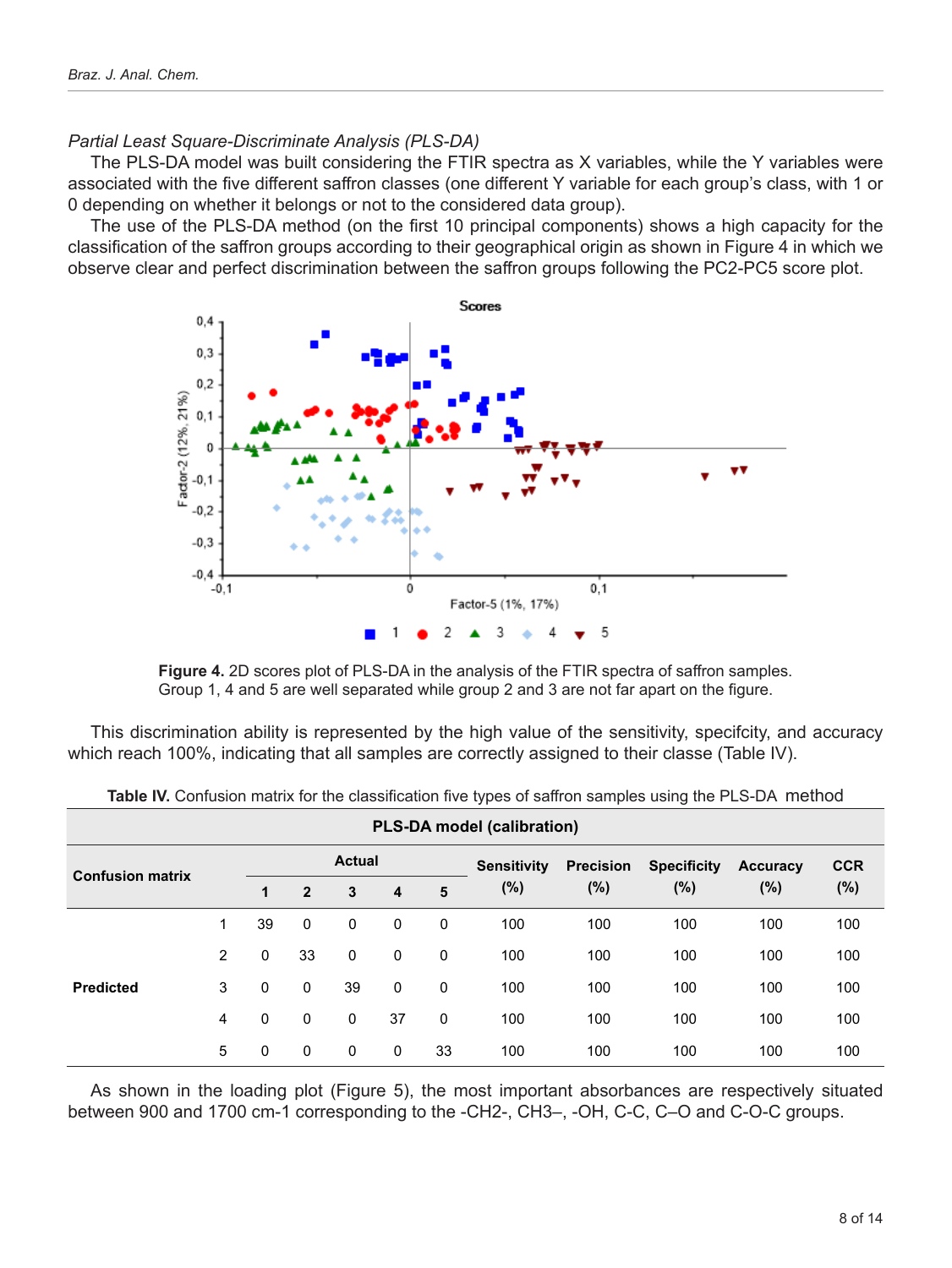

Figure 5. Loading plot from PLS-DA of FTIR spectra data. The 600 to 1500 cm<sup>-1</sup> region represents the fingerprint region, contains the main functional groups involved in discrimination.

## *Validation of discriminant Models*

The classification and predictive ability of the constructed models was verified by external validation of the models with samples other than those used for models construction (10 samples for each group).

According to the PLS-DA rules when the predicted value of Y is between 0.5 and 1.5 for a class, the sample is regarded as belonging to this class.<sup>33</sup>

The confusion matrix (Table V) achieved by external validation shows that for the validation samples, a 100% correct classification was achieved and all the saffron spectra were correctly matched to the five corresponding classes. These results confirm that the predictive ability of PLS-DA and LDA models was satisfactory good. These results demonstrated the ability of the proposed technique to discriminate between the five different cultivars of saffron samples used in this study.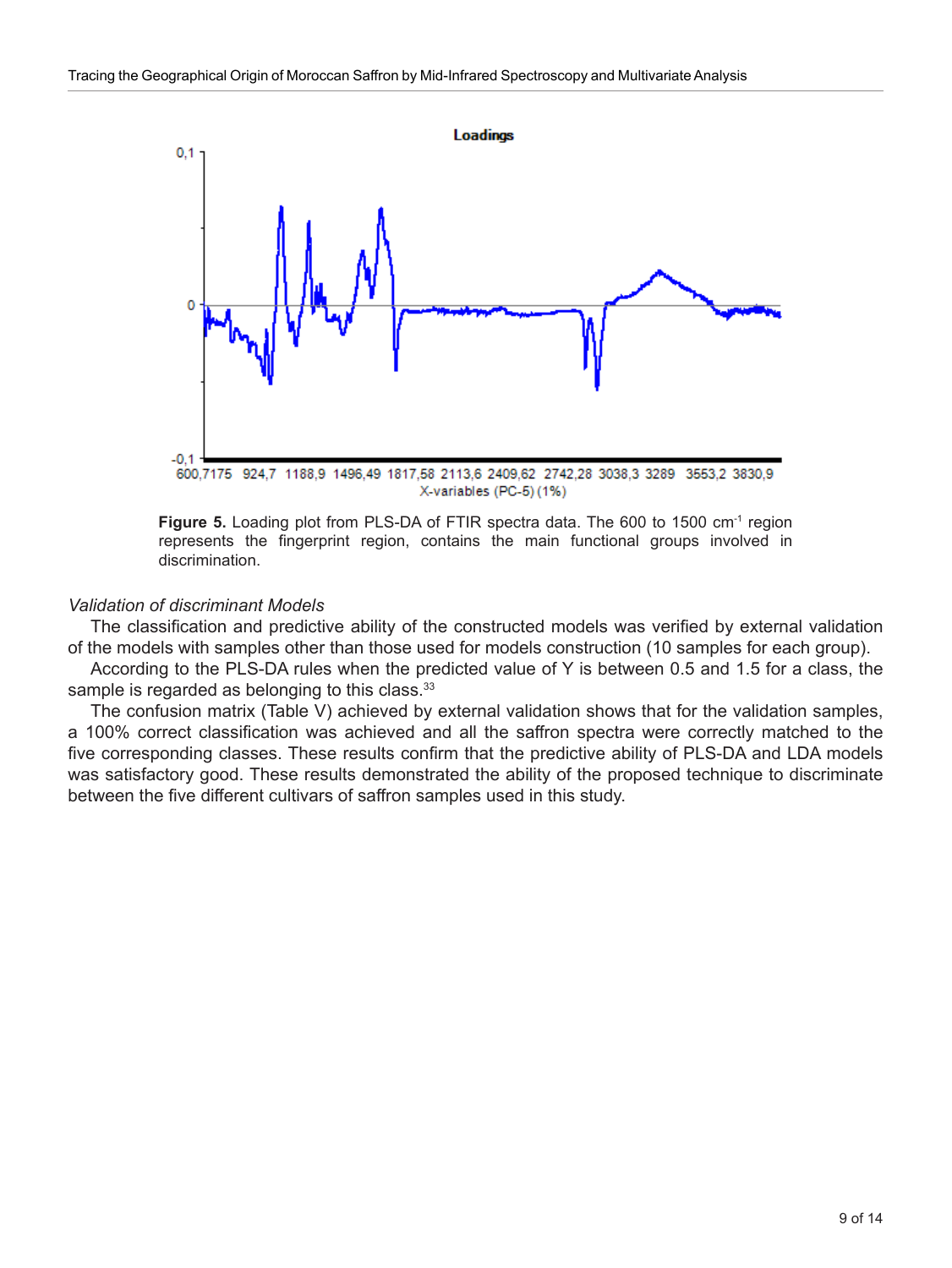|                                   |                |             |                | <b>Actual set</b> |             |                 | <b>Sensitivity</b> | <b>Precision</b> | <b>Specificity</b> | Accuracy | <b>CCR</b> |
|-----------------------------------|----------------|-------------|----------------|-------------------|-------------|-----------------|--------------------|------------------|--------------------|----------|------------|
| <b>Confusion matrix</b>           |                | 1           | $\overline{2}$ | 3                 | 4           | $5\phantom{.0}$ | (%)                | (%)              | (%)                | (%)      | $(\% )$    |
|                                   | 1              | 10          | $\pmb{0}$      | 0                 | 0           | $\mathbf 0$     | 100                | 100              | 100                | 100      | 100        |
|                                   | $\overline{2}$ | $\mathbf 0$ | 10             | $\pmb{0}$         | $\mathbf 0$ | $\mathbf 0$     | 100                | 100              | 100                | 100      | 100        |
| <b>Predicted set</b><br>(PCA-LDA) | 3              | $\mathbf 0$ | $\mathbf 0$    | 10                | $\mathbf 0$ | $\mathbf 0$     | 100                | 100              | 100                | 100      | 100        |
|                                   | 4              | $\mathbf 0$ | $\mathbf 0$    | 0                 | 10          | $\mathbf 0$     | 100                | 100              | 100                | 100      | 100        |
|                                   | 5              | $\mathbf 0$ | $\mathbf 0$    | 0                 | $\mathbf 0$ | 10              | 100                | 100              | 100                | 100      | 100        |
|                                   | 1              | 10          | $\mathbf 0$    | 0                 | 0           | $\mathbf 0$     | 100                | 100              | 100                | 100      | 100        |
|                                   | $\overline{2}$ | $\Omega$    | 10             | $\pmb{0}$         | $\mathbf 0$ | $\mathbf 0$     | 100                | 100              | 100                | 100      | 100        |
| <b>Predicted set</b><br>(PLS-DA)  | 3              | $\mathbf 0$ | $\mathbf 0$    | 10                | 0           | $\mathbf 0$     | 100                | 100              | 100                | 100      | 100        |
|                                   | 4              | $\mathbf 0$ | $\pmb{0}$      | 0                 | 10          | $\pmb{0}$       | 100                | 100              | 100                | 100      | 100        |
|                                   | 5              | $\pmb{0}$   | 0              | 0                 | 0           | 10              | 100                | 100              | 100                | 100      | 100        |

**Table V.** Results of the external validation of the PLS-DA and LDA model of the saffron samples

According to the obtained results, the geographical origin determination of the five groups of saffron has been well done based on the MIR spectral data, since the application of the PLS-DA and LDA approaches shows a great discrimination performance, which revealed no misclassification in all cases.

#### *Detection of adulteration by Partial Least Square regression (PLS-R)*

The development of a quantification model based on PLS regression can therefore extend the potential of this work for the control of saffron falsification using MIR spectroscopy.

The prediction of the added adulterant (safflower) in saffron powder was performed using a PLS-R model. 43 adulterated saffron samples were used for the creation of the calibration model, and 10 new adulterated samples were used for the validation of this model. The linearity of the method was evaluated in the PLS-R calibration model to demonstrate that the predictor variables (band intensity) were proportionally related to the percentage of adulterants.

According to the results obtained by the PLS regression we observed that there is a good fit between the reference values and the prediction values (Figure 6). This ability is displayed by the low value of the root mean square error of calibration (RMSEC=1.59), cross-validation (RMSECV=2.45) and the high value of R-square for the calibration (R<sup>2</sup>cal=0.97) and cross-validation (R<sup>2</sup>cv=0.92). Based on the results obtained by the cross validation 7 latent variables were selected to build the quantification model.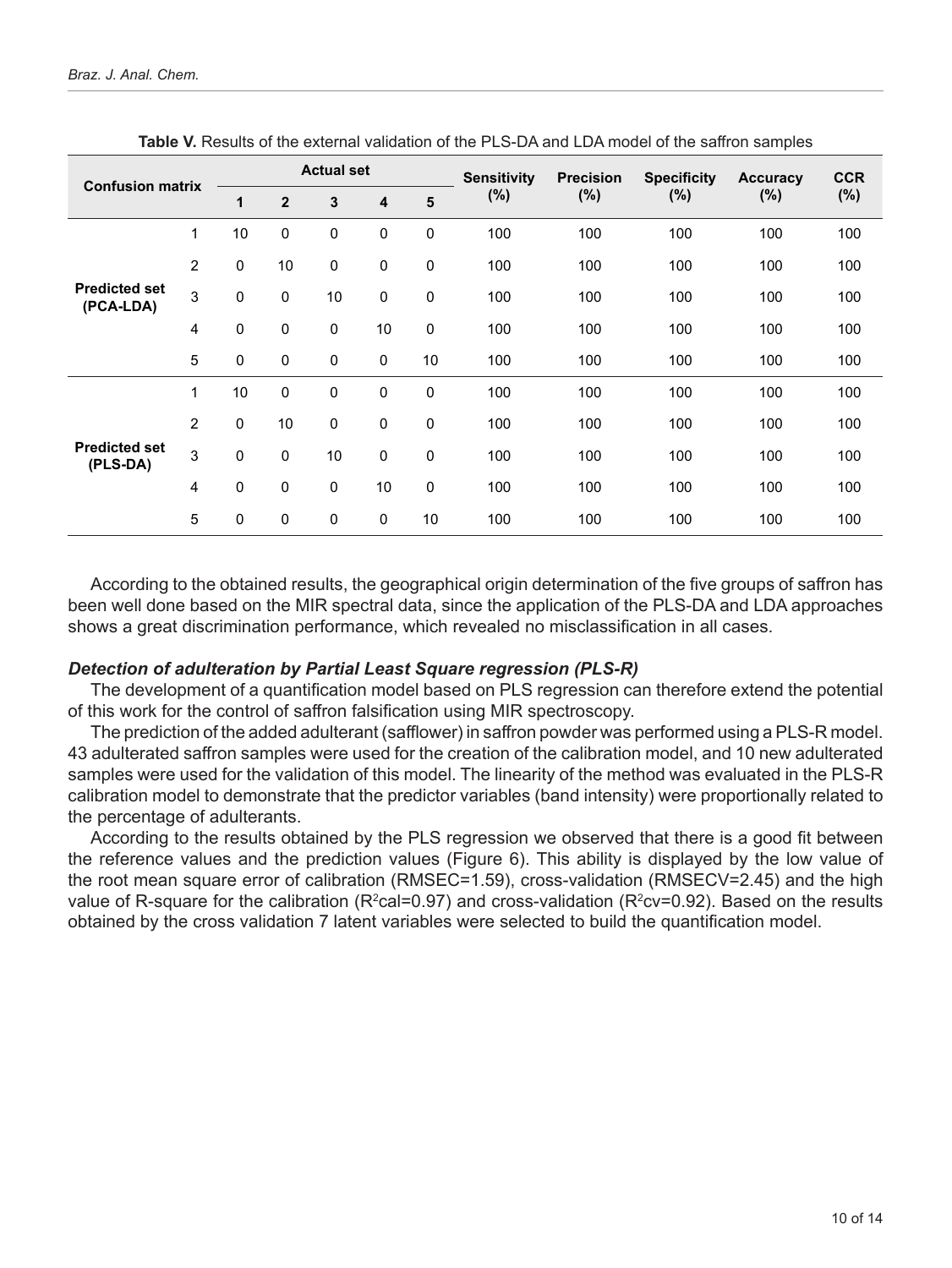

**Figure 6.** Actual vs. predicted concentrations of adulteration in saffron % (w/w) (blue line corresponds to the calibration and red line to cross-validation).

In order to evaluate the capacity of the model for accurate prediction of the adulteration rate an external validation is performed. The validation results (Table VI) show a strong capacity for the prediction of the adulteration rate. This capacity is represented by the R-square of prediction which reaches 0.95 and the low value of RMSEP=1.75.

| Reference (w/w) | Predicted (w/w) | <b>Deviation</b> |
|-----------------|-----------------|------------------|
| 3.20            | 1.75            | 1.94             |
| 4.1             | 3.11            | 1.72             |
| 5.5             | 2.8             | 2.53             |
| 7.2             | 6.68            | 1.75             |
| 11.5            | 13.39           | 1.95             |
| 14              | 15.85           | 2.95             |
| 16.31           | 15.97           | 2.31             |
| 20.4            | 18.27           | 1.71             |
| 21.2            | 24.20           | 1.98             |
| 31.2            | 32.32           | 3.16             |

| Table VI. Prediction of adulterant content (safflower) by external validation |
|-------------------------------------------------------------------------------|
| of PLS-R model                                                                |

In the light of the results obtained, the strategy proposed in this study is not only applicable to determine whether a saffron sample is adulterated or not, but it can also be used to assess the level of adulteration of samples.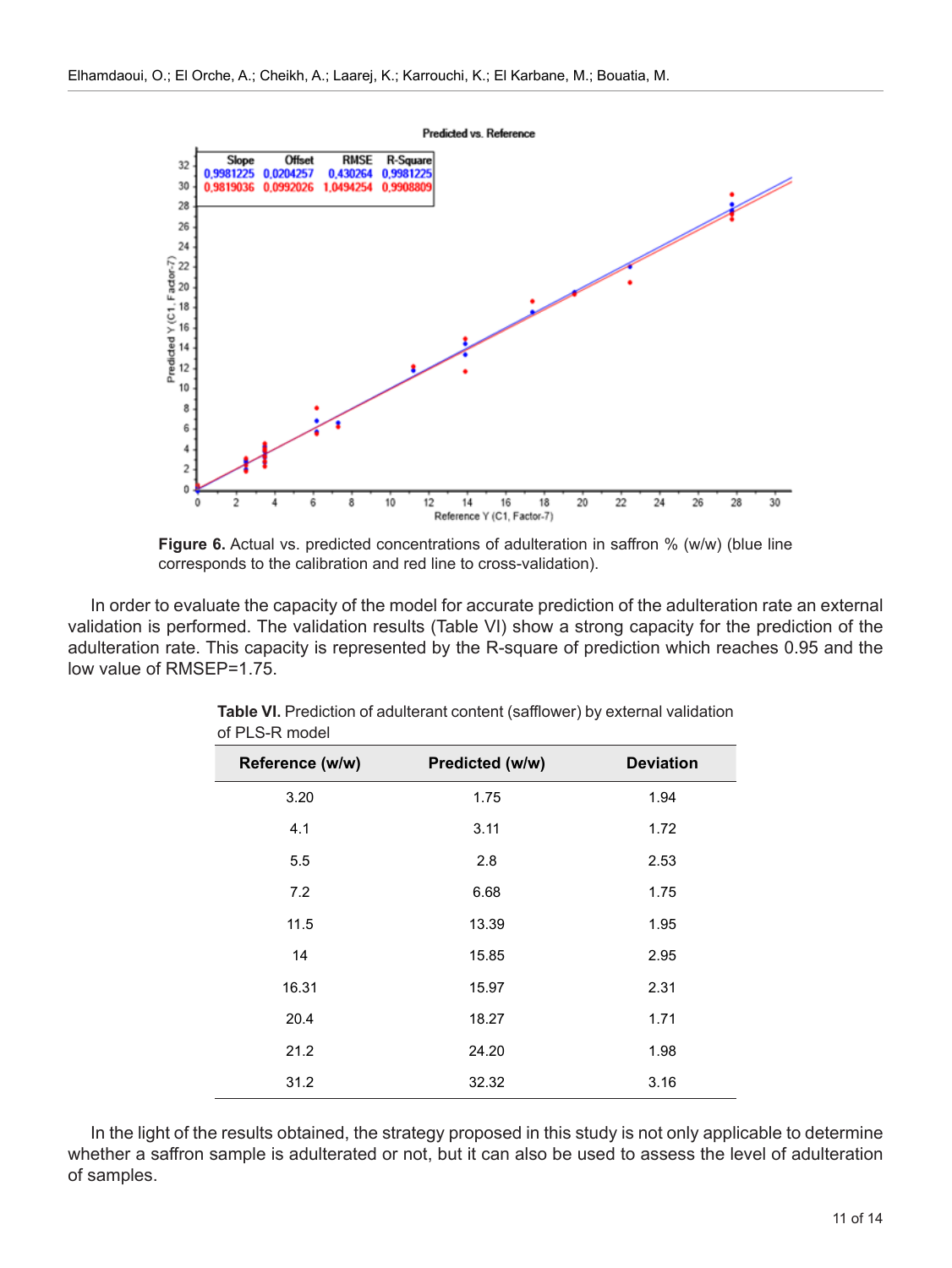In comparing the results of this study with previous research, it is important to underline that the performance criteria (accuracy, specificity and sensitivity) in this study were the highest compared to the other studies.34,35,18 However, compared to previous work, a higher number of saffron samples in this work were utilized (n=230). Furthermore, it should be noted that it is for the first time that the authentication of the varieties of Moroccan saffron was carried out by this technique, thus this work will make it possible to build a database for the control of the quality of Moroccan saffron.

# **CONCLUSION**

This project proves that the use of FTIR spectroscopy, combined with PLS-DA and LDA algorithms, is able to classify saffron according to its geographical origin. Sample analysis was carried out directly on the saffron powder to provide a fingerprint of the saffron without the preparation of the sample. This approach represents a practical and easy tool to verify the origin of saffron, offering advantages such as speed and ease of use, and liable to represent a good alternative to the method of DNA markers.

The combination of FTIR spectroscopy and PLS-R algorithm reveals to be effective to determine and identify adulteration in saffron, since it is difficult to detect saffron fraud according to ISO 3632 methods, in particular when using identical-looking plants for adulteration and when the spice is marketed as a powder.

As a result, the combined use of MIR spectroscopy and multivariate data analysis was confirmed as a powerful and valid tool to evaluate the authenticity and quality control of saffron by offering unique fingerprint spectra. However, it is necessary to dispose of more robust origin models, able to better detect regional varieties. Specifically, a large dataset representing high variability should be analyzed to create a comprehensive database of Moroccan saffron varieties (geographic origin, harvest year).

## **Conflicts of interest**

The authors have declared no conflicts of interest for this article.

## **Acknowledgements**

The authors are grateful to the laboratory of analytical chemistry, for providing the equipment for the studies.

## **Funding**

No funds, grants, or other support was received.

## **REFERENCES**

- (1) ISO 3632-1. Spices–Safron (*Crocus sativus* L.). *International Organization for Standardization* **2011**.
- (2) Heidarbeigi, K.; Mohtasebi, S. S.; Foroughirad, A.; Ghasemi-Varnamkhasti, M.; Rafiee, S.; Rezaei, K. Detection of Adulteration in Saffron Samples Using Electronic Nose. *Int. J. Food Prop.* **2015**, *18* (7), 1391-1401. https://doi.org/10.1080/10942912.2014.915850
- (3) Johnson, R. Food Fraud and "Economically Motivated Adulteration" of Food and Food Ingredients. Congressional Research Service. Washington DC **2014**. Available at: [https://sgp.fas.org/crs/misc/](https://sgp.fas.org/crs/misc/R43358.pdf) [R43358.pdf](https://sgp.fas.org/crs/misc/R43358.pdf) [Accessed June 2022].
- (4) Anastasaki, E.; Kanakis, C.; Pappas, C.; Maggi, L.; del Campo, C. P.; Carmona, M.; Alonso, G. L.; Polissiou, M. G. Differentiation of Saffron from Four Countries by Mid-Infrared Spectroscopy and Multivariate Analysis. *Eur. Food Res. Technol.* **2010**, *230*, 571-577. https://doi.org/10.1007/s00217- 009-1197-7
- (5) Amaral, J. S. Target and Non-Target Approaches for Food Authenticity and Traceability. *Foods* **2021**, *10* (1), 172. https://doi.org/10.3390/foods10010172
- (6) D'Archivio, A. A.; Maggi, M. A. Geographical Identification of Saffron (*Crocus sativus* L.) by Linear Discriminant Analysis Applied to the UV–Visible Spectra of Aqueous Extracts. *Food Chem.* **2017**, *219*, 408-413. https://doi.org/10.1016/j.foodchem.2016.09.169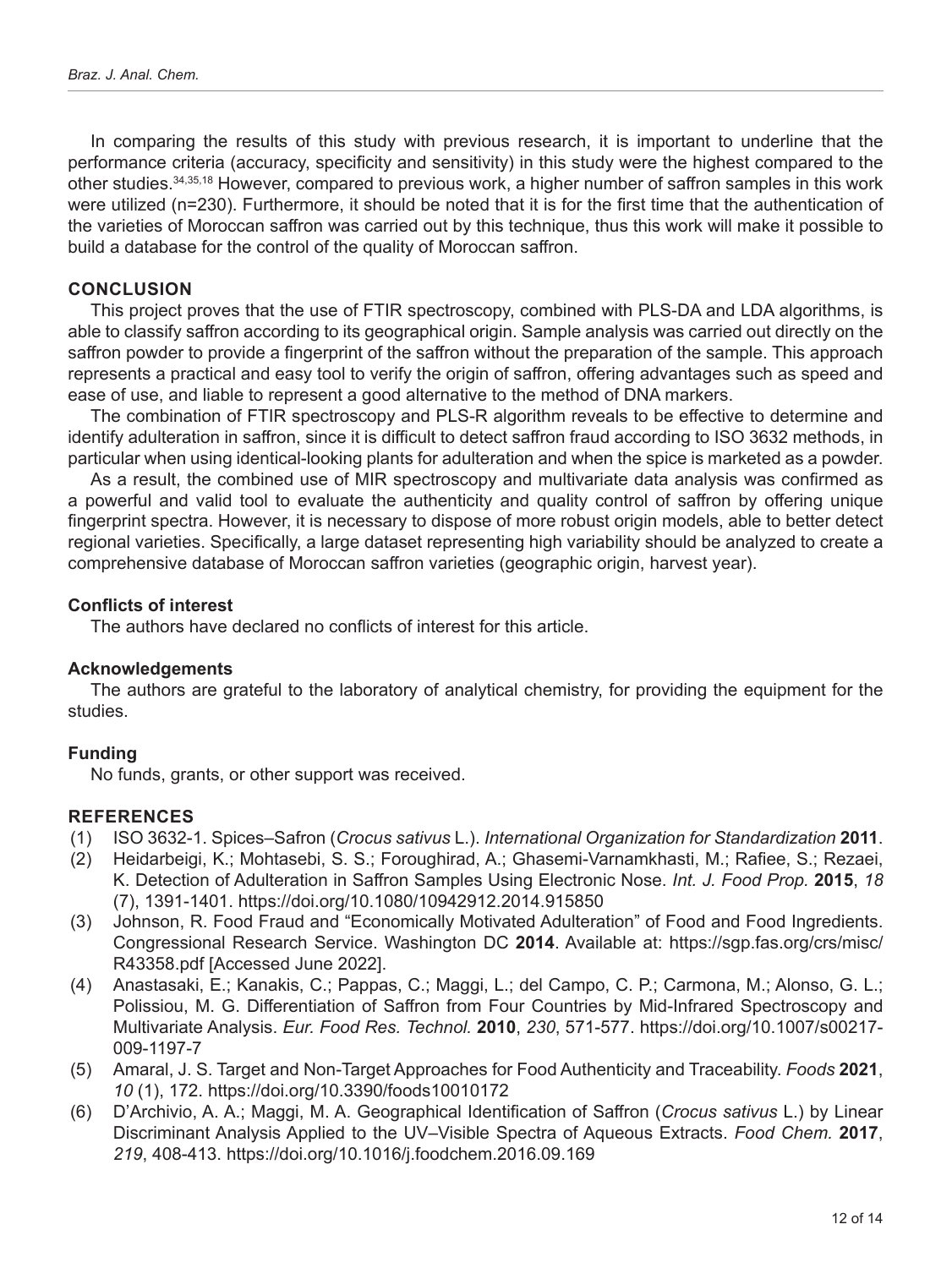- (7) Amirvaresi, A.; Nikounezhad, N.; Amirahmadi, M.; Daraei, B.; Parastar, H. Comparison of Near-Infrared (NIR) and Mid-Infrared (MIR) Spectroscopy Based on Chemometrics for Saffron Authentication and Adulteration Detection. *Food Chem.* **2021**, *344*, 128647. [https://doi.org/10.1016/j.](https://doi.org/10.1016/j.foodchem.2020.128647) [foodchem.2020.128647](https://doi.org/10.1016/j.foodchem.2020.128647)
- (8) Ordoudi, S. A.; Cagliani, L. R.; Melidou, D.; Tsimidou, M. Z.; Consonni, R. Uncovering a Challenging Case of Adulterated Commercial Saffron. *Food Control* **2017**, *81*, 147–155. [https://doi.org/10.1016/j.](https://doi.org/10.1016/j.foodcont.2017.05.046) [foodcont.2017.05.046](https://doi.org/10.1016/j.foodcont.2017.05.046)
- (9) Petrakis, E. A.; Cagliani, L. R.; Polissiou, M. G.; Consonni, R. Evaluation of Saffron (*Crocus sativus*  L.) Adulteration with Plant Adulterants By1H NMR Metabolite Fingerprinting. *Food Chem.* **2015**, *173*, 890-896. https://doi.org/10.1016/j.foodchem.2014.10.107
- (10) Chaharlangi, M.; Parastar, H.; Malekpour, A. Analysis of Bioactive Constituents of Saffron Using Ultrasonic Assisted Emulsification Microextraction Combined with High-Performance Liquid Chromatography with Diode Array Detector: A Chemometric Study. *RSC Adv.* **2015**, *5*, 26246-26254. https://doi.org/10.1039/c5ra00488h
- (11) Moras, B.; Loffredo, L.; Rey, S. Quality Assessment of Saffron (*Crocus sativus* L.) Extracts via UHPLC-DAD-MS Analysis and Detection of Adulteration Using Gardenia Fruit Extract (Gardenia Jasminoides Ellis). *Food Chem.* **2018**, *257*, 325-332. https://doi.org/10.1016/j.foodchem.2018.03.025
- (12) Morozzi, P.; Zappi, A.; Gottardi, F.; Locatelli, M.; Melucci, D. A Quick and Efficient Non-Targeted Screening Test for Saffron Authentication: Application of Chemometrics to Gas-Chromatographic Data. *Molecules* **2019**, *24* (14), 2602. https://doi.org/10.3390/molecules24142602
- (13) Jalali-Heravi, M.; Parastar, H.; Ebrahimi-Najafabadi, H. Characterization of Volatile Components of Iranian Saffron Using Factorial-Based Response Surface Modeling of Ultrasonic Extraction Combined with Gas Chromatography-Mass Spectrometry Analysis. *J. Chromatogr. A* **2009**, *1216* (33), 6088-6097. https://doi.org/10.1016/j.chroma.2009.06.067
- (14) Amirvaresi, A.; Rashidi, M.; Kamyar, M.; Amirahmadi, M.; Daraei, B.; Parastar, H. Combining Multivariate Image Analysis with High-Performance Thin-Layer Chromatography for Development of a Reliable Tool for Saffron Authentication and Adulteration Detection. *J. Chromatogr. A* **2020**, *1628*, 461461. https://doi.org/10.1016/j.chroma.2020.461461
- (15) García-Cañas, V.; Simó, C.; Herrero, M.; Ibáñez, E.; Cifuentes, A. Present and Future Challenges in Food Analysis: Foodomics. *Anal. Chem.* **2012**, *84* (23), 10150-10159. [https://doi.org/10.1021/](https://doi.org/10.1021/ac301680q) [ac301680q](https://doi.org/10.1021/ac301680q)
- (16) El Orche, A.; Elhamdaoui, O.; Cheikh, A.; Zoukeni, B.; El Karbane, M.; Mbarki, M.; Bouatia, M. Comparative Study of Three Fingerprint Analytical Approaches Based on Spectroscopic Sensors and Chemometrics for the Detection and Quantification of Argan Oil Adulteration. *J. Sci. Food Agric.* **2022**, *102* (1), 95-104. https://doi.org/10.1002/jsfa.11335
- (17) Elhamdaoui, O.; El Orche, A.; Cheikh, A.; Karrouchi, K.; Laarej, K.; Bouatia, M. Assessment of a Non-Destructive Method for Rapid Discrimination of Moroccan Date Palm Varieties via Mid-Infrared Spectroscopy Combined with Chemometric Models. *J. AOAC Int.* **2021**, *104* (6), 1710-1718. https:// doi.org/10.1093/jaoacint/qsab068
- (18) Zalacain, A.; Ordoudi, S. A.; Díaz-Plaza, E. M.; Carmona, M.; Blázquez, I.; Tsimidou, M. Z.; Alonso, G. L. Near-Infrared Spectroscopy in Saffron Quality Control: Determination of Chemical Composition and Geographical Origin. *J. Agric. Food Chem.* **2005**, *53* (24), 9337-9341. [https://doi.org/10.1021/](https://doi.org/10.1021/jf050846s) [jf050846s](https://doi.org/10.1021/jf050846s)
- (19) Smyth, H.; Cozzolino, D. Instrumental Methods (Spectroscopy, Electronic Nose, and Tongue) as Tools to Predict Taste and Aroma in Beverages: Advantages and Limitations. *Chem. Rev.* **2013**, *113* (3), 1429-1440. https://doi.org/10.1021/cr300076c
- (20) Sinelli, N.; Cosio, M. S.; Gigliotti, C.; Casiraghi, E. Preliminary Study on Application of Mid Infrared Spectroscopy for the Evaluation of the Virgin Olive Oil "Freshness." *Anal. Chim. Acta* **2007**, *598* (1), 128-134. https://doi.org/10.1016/j.aca.2007.07.024